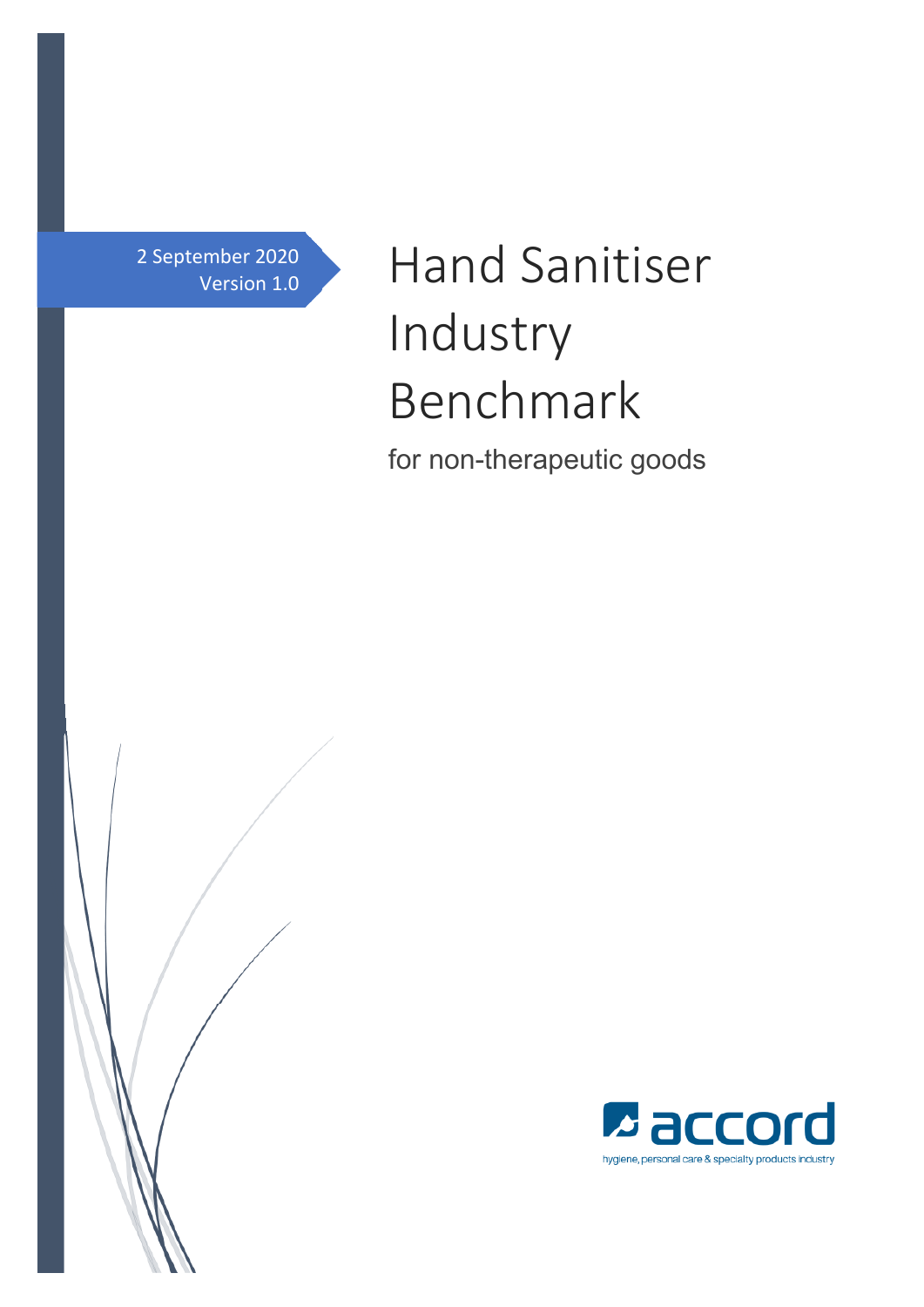## Hand Sanitiser Industry Benchmark for non-therapeutic products

## Table of Contents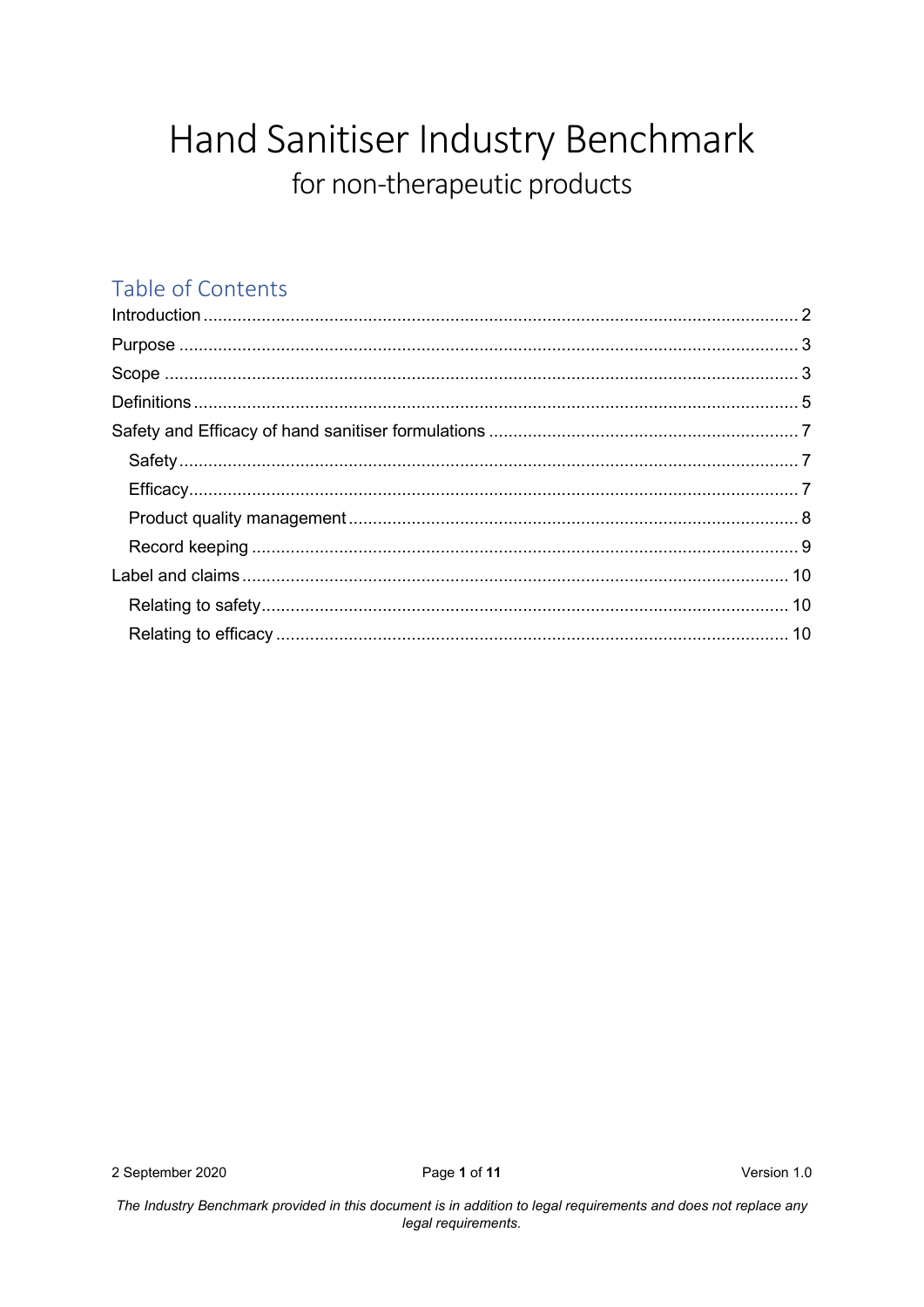## Introduction

In recent years, hand sanitisers have become important hand hygiene products utilised broadly by the general public. The hygiene, personal care and specialty chemicals industry recognises that it is vital for consumers to be assured of the efficacy, quality and safety of hand sanitisers regardless of supply chain.

This *Hand Sanitiser Industry Benchmark* sets out the essential requirements to meet consumer expectations on efficacy, quality and safety of non-therapeutic, antibacterial hand sanitisers supplied in Australia, regardless of where the products are manufactured. It is intended to be read by a wide audience, and while jargon is avoided wherever possible, the document does contain references to regulations and technical standards.

This *Hand Sanitiser Industry Benchmark* outlines the:

- Purpose of the document.
- Scope, or the products to which this document applies,
- minimum requirements that ingredients in hand sanitisers must meet for safety and efficacy,
- minimum requirements that the final product must meet for safety and efficacy,
- minimum labelling requirement, over and above the existing regulatory requirements, and
- acceptable claims and the evidence required to support the claims.

In addition, this document contains explanatory notes to guide those that are unfamiliar with the Australian regulation of hand sanitisers and the regulatory boundary between therapeutic and non-therapeutic hand sanitisers in Australia. Notes are also provided for those that may be unfamiliar with quality assurance processes for manufacturing and sourcing. These notes are provided in boxes within the document.

Lastly, this Industry Benchmark reflects the Australian regulatory environment and may not be suitable for use in other jurisdictions.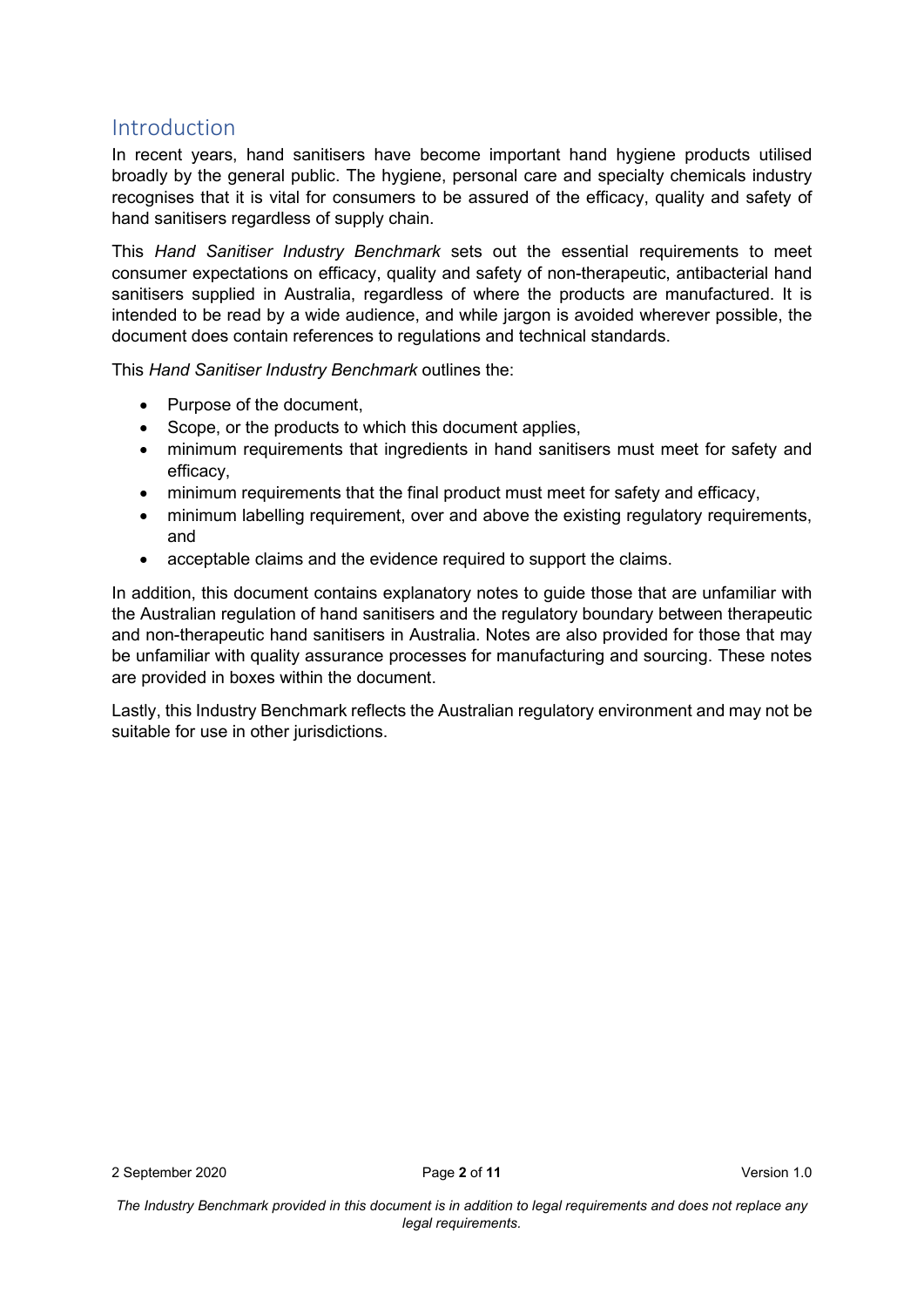## Purpose

The purpose of this document is to provide an Industry Benchmark for the quality, safety, efficacy and claims of non-therapeutic hand sanitisers. This Industry Benchmark does not replace any existing regulatory obligations but may provide additional information that may assist in meeting existing regulatory obligations.

## Scope

This Industry Benchmark applies to 'no-rinse' or 'leave-on' handrubs or hand sanitisers that are excluded therapeutic goods; that is, they are formulated, presented for supply, advertised and used as specified in the *Therapeutic Goods (Excluded Goods) Determination 2018* (EGD 2018) Schedule 2, item 2.

Reference to hand sanitisers from this point on refers only to those products to which this Industry Benchmark applies.

#### *Note:*

To paraphrase EGD 2018, antibacterial skin care products that do not contain any substances included in Schedules 2, 3, 4, or 8 to the Poisons Standard are excluded goods when advertised or presented for supply as being active against bacteria and not advertised or presented for supply as being:

- a) active against viruses, fungi or other microbial organisms (other than bacteria); or
- b) for use in connection with disease, disorders or medical conditions; or
- c) active against a named bacterium that is known to be associated with a disease, disorder or medical condition; or
- d) for use in connection with piercing of the skin or mucous membrane, for cosmetic or any other purpose; or
- e) for use in connection with any procedure associated with the risk of transmission of disease from contact with blood or other bodily fluids; or
- f) for use before physical contact with a person who is accessing medical or health services, or who is undergoing any medical or health care procedure; or
- g) for use in connection with a procedure involving venepuncture or delivery of an injection

**This Industry Benchmark does not apply to any of the following hand sanitisers:** 

- **1. Products that are 'therapeutic goods'<sup>1</sup> ,**
- **2. Products that are 'excluded goods' complying with the exclusion parameters set out in the**  *Therapeutic Goods (Excluded Goods – Hand Sanitiser) Determination 2020* **(EGD 2020), or**
- **3. Rinse-off products i.e. requires rinsing with water after the product is applied.**

Hand sanitisers that are therapeutic goods are regulated by the Therapeutic Goods Administration (TGA): these products must be registered on the Australian Register of Therapeutic Goods (ARTG) and comply with all relevant regulatory requirements as specified by the TGA. Similarly, products that are excluded through the EGD 2020 must meet the specific formulation, use, presentation, advertising and supply requirements detailed in EGD 2020 (but do not require TGA registration).

Hand sanitisers or antibacterial hand wash products that are normally rinsed-off or are required to be rinsed-off are not considered to require a specific benchmark, as they are either low hazard products posing low risk or, if making therapeutic claims, regulated by the TGA.

<sup>1</sup> As defined in the *Therapeutic Goods Act* 1989 (Cth).

*The Industry Benchmark provided in this document is in addition to legal requirements and does not replace any legal requirements.*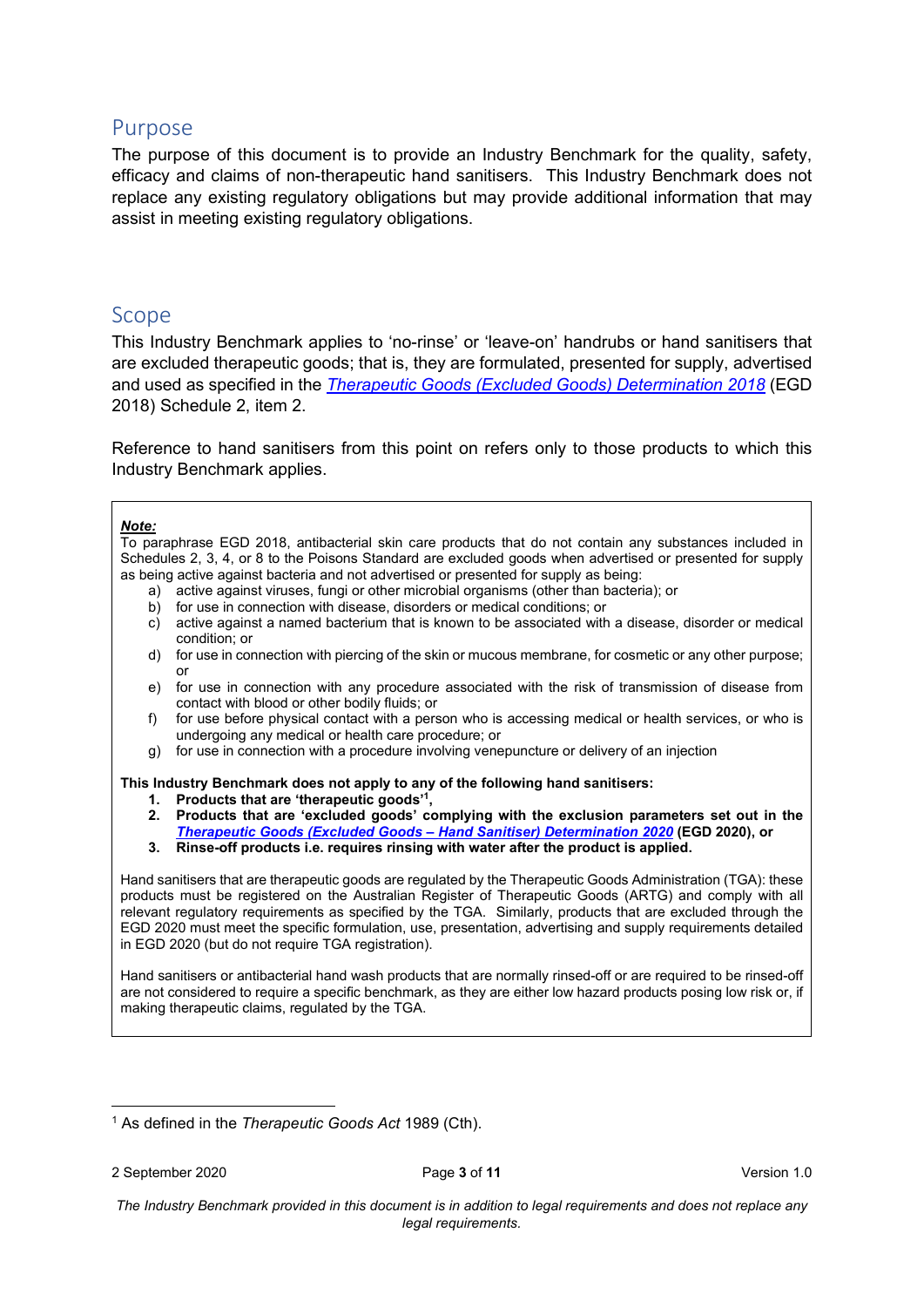#### *Note:*

Products within the scope of this Industry Benchmark are regulated as cosmetic products, primarily by the Australian Competition and Consumer Commission (ACCC) for their ingredient labelling, efficacy and safety. The ACCC also prohibits false or misleading representations. The ACCC has a broad range of powers including but not limited to:

- Issuing a **substantiation notice** requiring a person to give information and/or produce documents that could be capable of substantiating or supporting a claim or representation made,
- Issuing an **infringement notice** where it has reasonable grounds to believe that a person has contravened certain consumer protection laws, and
- Issuing a **public warning notice** to alert consumers to a suspected breach of certain provisions of the Australian Consumer Law (ACL).

All ingredients in the product must be disclosed on the label as per the *Trade Practices (Consumer Product Information Standards) (Cosmetics) Regulations 1991*.

All ingredients in the product must meet the introduction requirements of the Australian Industrial Chemicals Introduction Scheme (AICIS).

Hand sanitisers must also meet any chemical scheduling controls as detailed in the Poisons Standard and relevant State/Territory poisons regulations unless specifically exempted from labelling and some packaging requirements due to the products being used solely for industrial use. For products solely for industrial use, the workplace hazardous chemicals labelling can be used.

The Excise (Denatured spirits) Determination 2016 (No. 3) prescribes a list of substances required to be used at or above the minimum concentration specified for a sprit to be considered "denatured" for excise tax purposes only. The determination does not take into account any potential public health impacts of the various denaturants, and therefore should not be relied upon as justification of the appropriateness or safety of particular denaturants for use in alcohol-based hand sanitisers.

Under the State/Territory Work Health and Safety (WHS) regulations or Dangerous Goods (DG) Storage and Handling regulations (depending on the State/Territory), a safety data sheet is required for hazardous chemicals and dangerous goods<sup>2</sup>.

Products must also meet appropriate regulatory requirements for Trade Measurement and Trade Descriptions.

Any Hand Sanitiser that makes therapeutic claims (as defined under the *Therapeutic Goods Act* 1989 (Cth)), must be registered as a therapeutic good through the TGA, prior to any supply within Australia. Supply of any therapeutic goods which are not registered with the TGA are illegal and non-compliance may attract substantial fines and potential custodial penalties.

<sup>2</sup> For more regulatory information on manufacturing, storage and transport of alcohol-based hand sanitisers, see *"Alcohol-Based Hand Sanitiser Manufacturing and Transport – Information Sheet"*

*The Industry Benchmark provided in this document is in addition to legal requirements and does not replace any legal requirements.*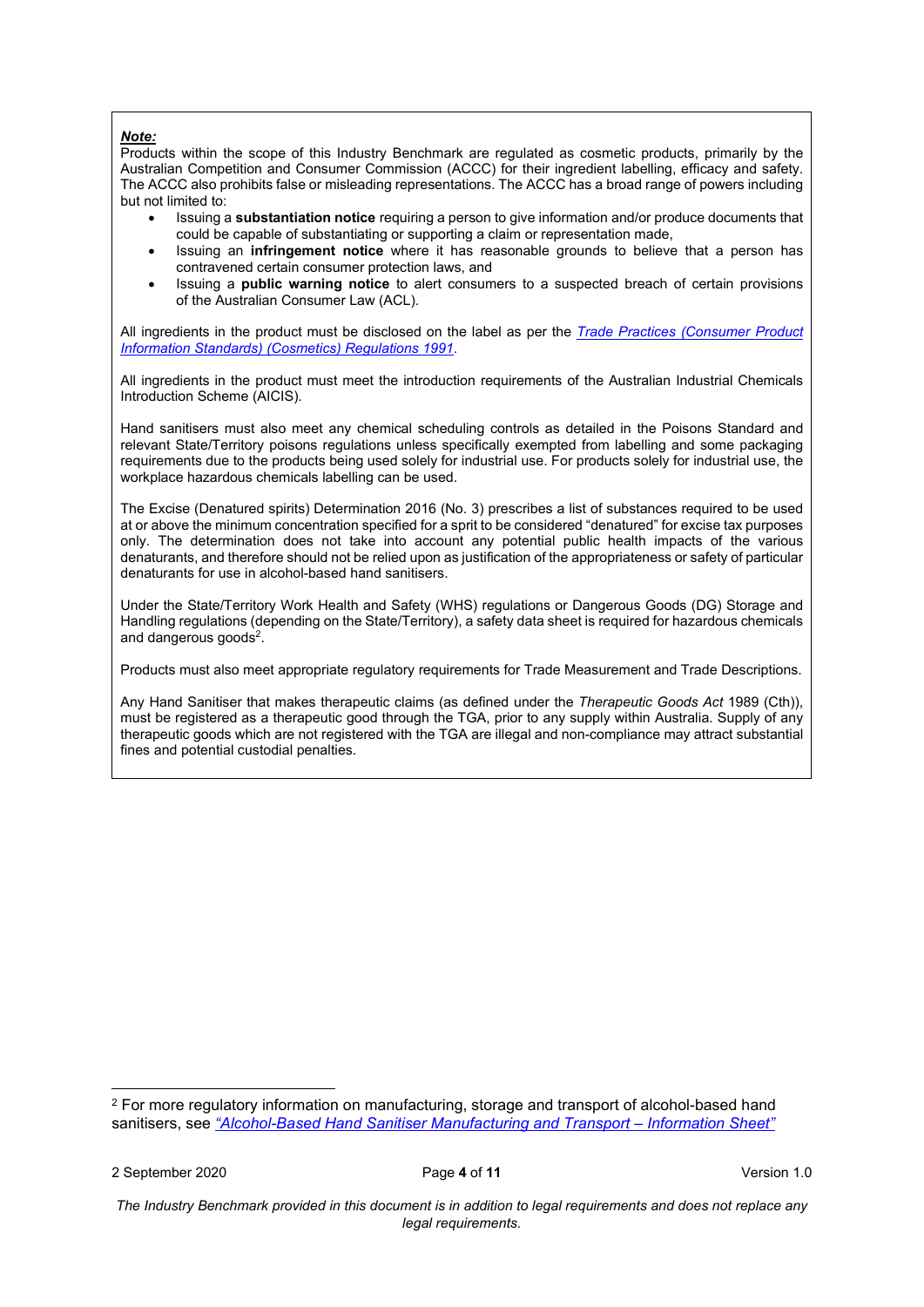## Definitions

'Antibacterial' means kills or inhibits the growth of bacteria or suppresses the ability of bacteria to reproduce.

'Antiseptic' means a therapeutic good:

a. that is recommended by its manufacturer for:

- i. dermal application; or
- ii. application to the mucous membranes of a person or an animal:
	- A. to kill microorganisms; or
	- B. to prevent the growth of microorganisms to a level that causes or may cause clinical infection; and
- b. that is not represented to be suitable for internal use.

'EDG 2018' means Therapeutic Goods (Excluded Goods) Determination 2018.

'EGD 2020' means Therapeutic Goods (Excluded Goods – Hand Sanitiser) Determination 2020.

'Excluded goods' means goods which might be considered to be therapeutic goods, but which are specifically declared not to be by a determination made by the Secretary of the Department of Health (and therefore not subject to any requirements of the *Therapeutic Goods Act* 1989 (Cth)).

'GHS' means the United Nations Globally Harmonised System of Classification and Labelling of Chemicals.

'Hand sanitiser', for the purposes of this Industry Benchmark, means antibacterial hand preparations that are not normally rinsed-off or are required to be rinsed-off, meeting the exclusion criteria set out in the EGD 2018, Schedule 2, Item 2.

'Label' means a display of printed information:

- a. on or attached to the goods; or
- b. on or attached to a container or primary pack in which the goods are supplied; or
- c. supplied with such a container or pack.

'Microbial' means microorganisms including, but not limited to, bacteria and fungi.

'Poisons Standard' is the legal title of the Standard for the Uniform Scheduling of Medicines and Poisons (SUSMP). It is a Legislative Instrument consisting of decisions regarding the classification of medicines and poisons into Schedules. Scheduling is a national classification system that controls how medicines and poisons are made available to the public. Medicines and poisons are classified into Schedules according to the level of regulatory control over the availability of the medicine or poison required to protect public health and safety.

'Presentation' means the way in which products are presented for supply, and includes matters relating to the name of the goods, the labelling and packaging of the goods and any advertising or other informational material associated with the goods.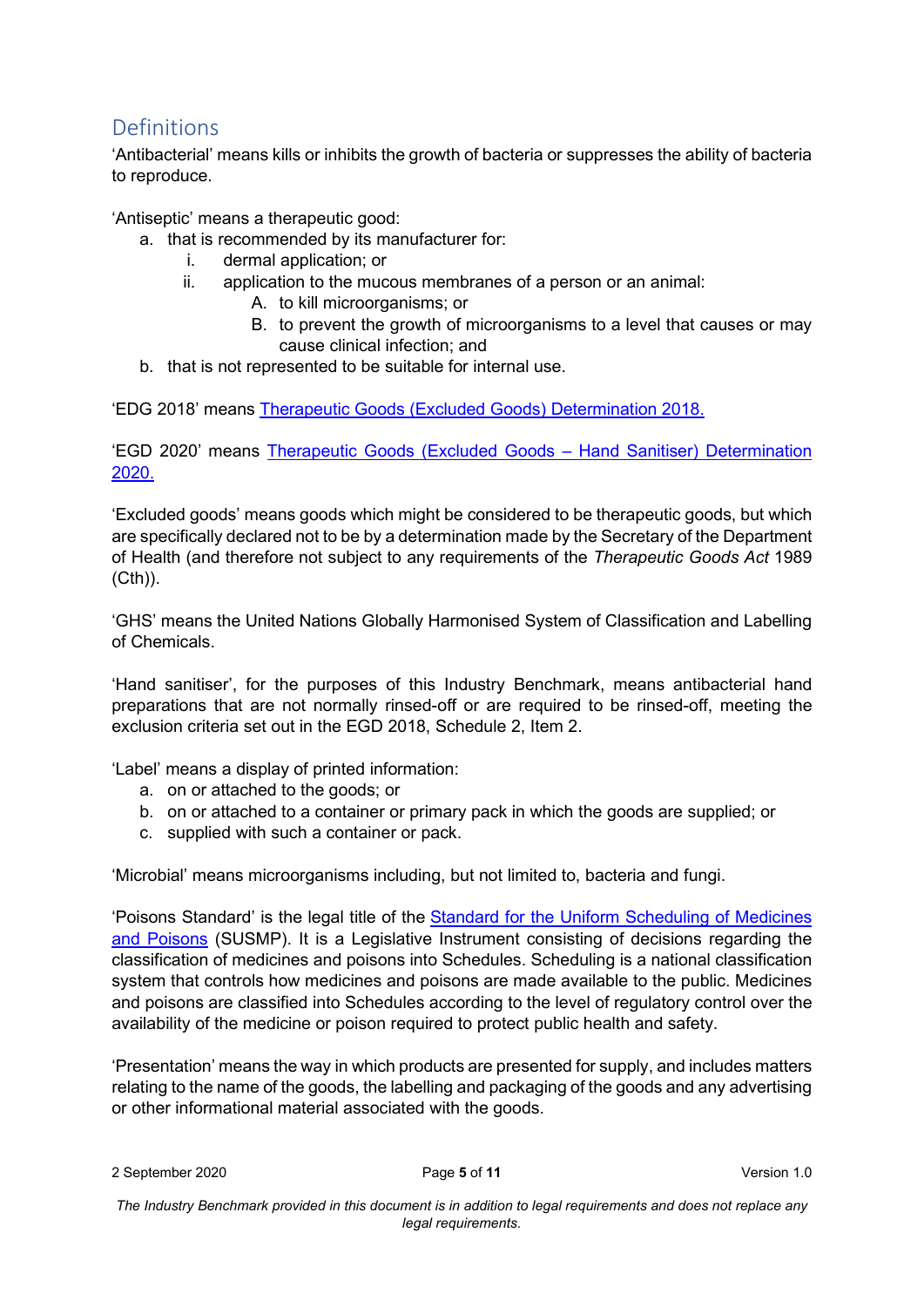'Sanitiser' means an agent that reduces the number of bacterial contaminants.

'WHO' means World Health Organization.

'Young children' means children aged five years or under.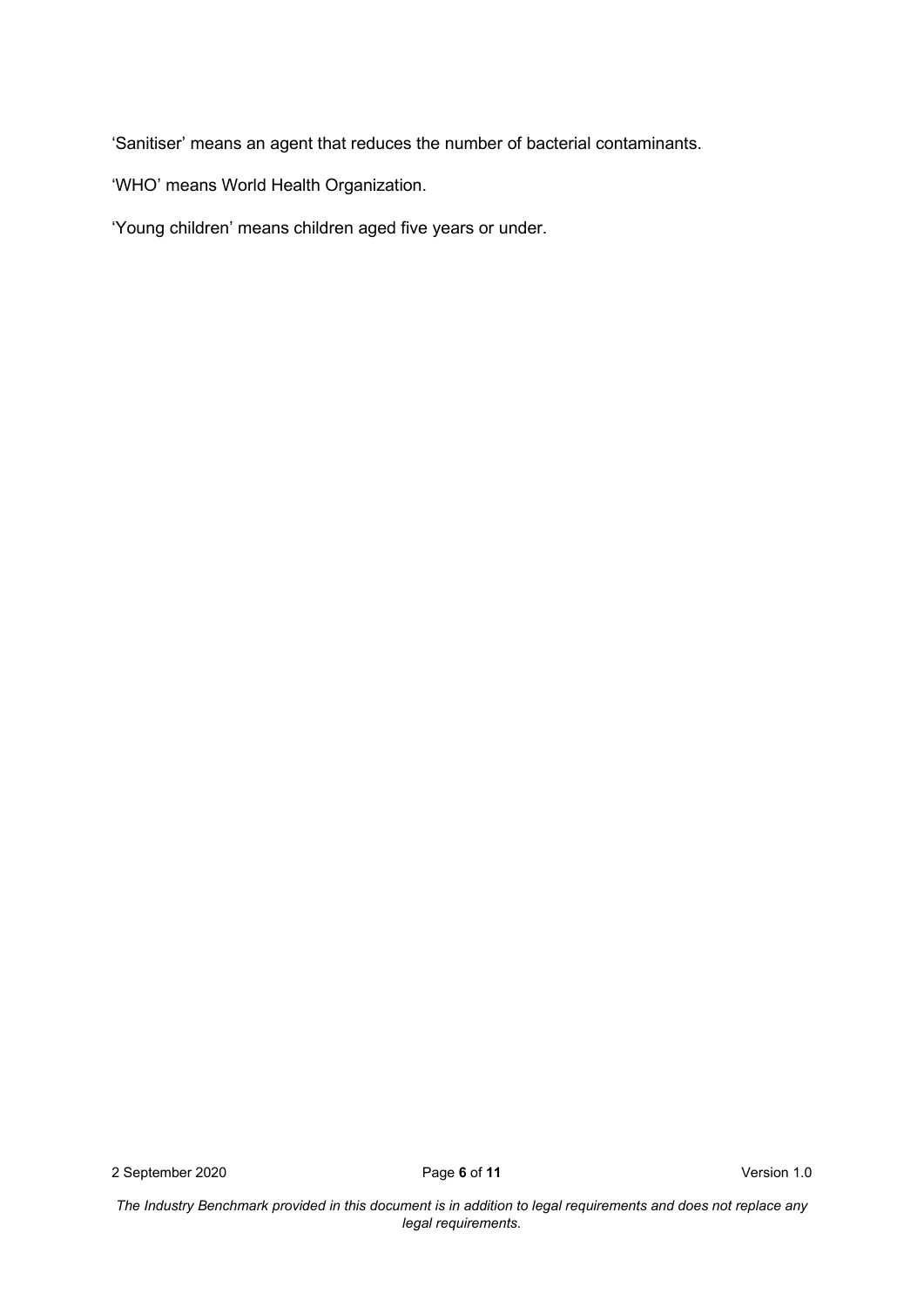## Safety and Efficacy of hand sanitiser formulations

### Safety

Ingredients used in the manufacture of hand sanitisers must be of a suitable grade. The final formulated product must be suitable for frequent dermal application.

#### *Note:*

The determination of the suitable ingredient grade includes consideration of the impurities present in the ingredient and the risks posed by those impurities in the final product considering its use as a hand sanitiser. Consideration of the suitability of the product for frequent dermal application should also be risk-based and include consideration of the ingredients in the product including the impurity profile and the frequency of use e.g. what is the likely highest frequency of use and is the product safe for use considering that frequency of use.

#### **Efficacy**

All hand sanitisers must be efficacious. Product efficacy can be demonstrated in one of two ways:

1. Contains between  $60-80\%$  (v/v) alcohol<sup>3</sup>

For an alcohol-based hand sanitiser to be effective, it must contain between  $60-80\%$  (v/v) ethanol, isopropanol or n-propanol, or a combination of two or more of these ingredients to make up the volume of alcohol<sup>4</sup>. The formulation must also contain some water. Other ingredients in the formulation should not significantly degrade the alcohol in the product for the duration of the product's shelf-life.

#### *Note:*

There is significant evidence, including those compiled in the WHO Guidelines for Hand Hygiene in Healthcare, to support the assumption that a product containing between 60% and 80% alcohol<sup>5</sup> is likely to be efficacious against common bacteria without testing individual formulations.

#### 2. Efficacy testing

The efficacy of hand sanitisers may be demonstrated using appropriate *in vivo* and/or *in vitro* test methodologies.

*In vivo* test methodologies that may be used include but are not limited to:

- ASTM E2755 Standard Test Method for Determining the Bacteria-Eliminating Effectiveness of Healthcare Personnel Hand Rub Formulations Using Hands of Adults.
- ASTM E2276 Test Method for Determining the Bacteria-Eliminating Effectiveness of Hygienic Handwash and Handrub Agents Using the Fingerpads of Adults.
- BS EN 1500 Chemical disinfectants and antiseptics. Hygienic handrub. Test method and requirements.

 $\rm{^3}$  Alcohol refers to ethanol, isopropanol, n-propanol or a combination of two or more of these alcohols. <sup>4</sup> WHO Guidelines on Hand Hygiene in Health Care, 2009

 $^{\rm 5}$  Alcohol refers to ethanol, isopropanol, n-propanol or a combination of two or more of these alcohols.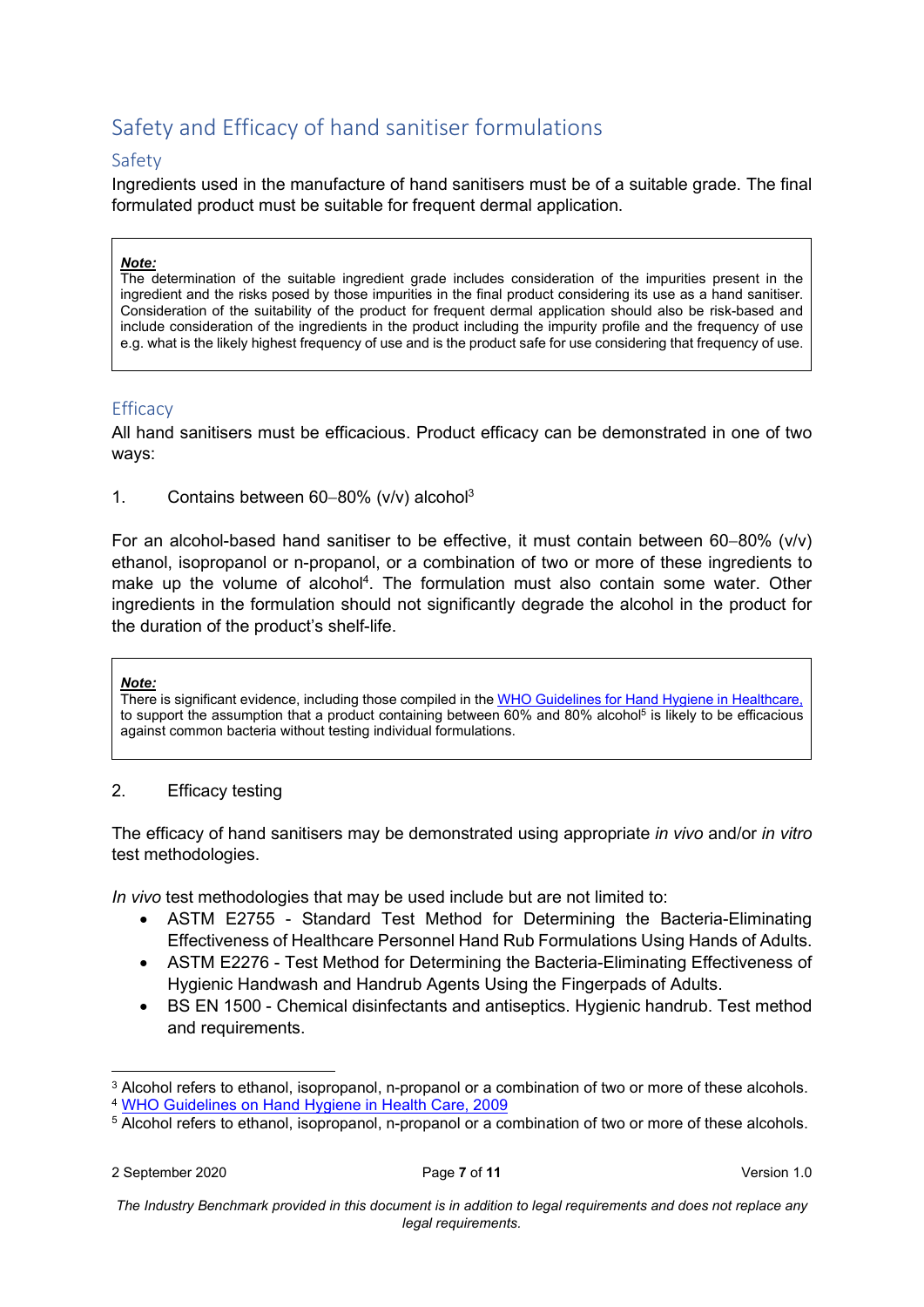EN 12054 - Chemical disinfectants and antiseptics. Products for hygienic and surgical handrub and handwash. Bactericidal activity. Test method and requirements.

*The types of in vitro* test methodologies that may be used include but are not limited to:

- Time kill study / antibacterial activity test (including suspension tests),
- Carrier test protocol, and
- Germicidal spray test.

#### *Note:*

Depending on the test methodology utilised, the acceptable result may be minimum  $log_{10}3$  reduction of bacteria (> 99.9%) on test medium or a 'pass' compared to the test standard e.g. BS EN 1500 require better performance than 60% v/v of the relevant alcohol control.

#### Product quality management

Premises used for the manufacturing and storage of hand sanitisers must be kept clean and hygienic at all times.

Australian manufacturers and importers must maintain a quality management system for their hand sanitiser operation. Acceptable third-party accredited quality management systems include but are not limited to:

- $\bullet$  ISO 9001
- ISO 13485.
- ISO 22716, and
- *PIC/S Guide to Good Manufacturing Practice for Medicinal Products.*

#### *Note:*

The appropriate quality management system will vary depending on the type of operation. For example:

A manufacturing site that manufactures hand sanitisers that are therapeutic goods as well as hand sanitisers that are cosmetic must adhere to the *PIC/S Guide to Good Manufacturing Practice for Medicinal Products* and hold a GMP license.

An importer of fully formulated hand sanitiser may only require an internal quality management system that ensures that the product has been manufactured to the appropriate quality, is safe and efficacious and meets the claims on the label and any other advertising material. This may include appropriate vetting of manufacturer/supplier and an internal or third-party verification process for the imported product.

For manufacturers, it is expected that the quality management system includes processes for verification of raw materials (identity, level of impurities, etc.) used in the manufacturing process as well as testing of final manufactured product to ensure that the final product specifications are met.

#### *Note:*

It is expected that all manufacturing sites and warehouses also meet regulatory requirements for safe manufacturing and storage of chemicals. For more regulatory information on manufacturing, storage and

*The Industry Benchmark provided in this document is in addition to legal requirements and does not replace any legal requirements.*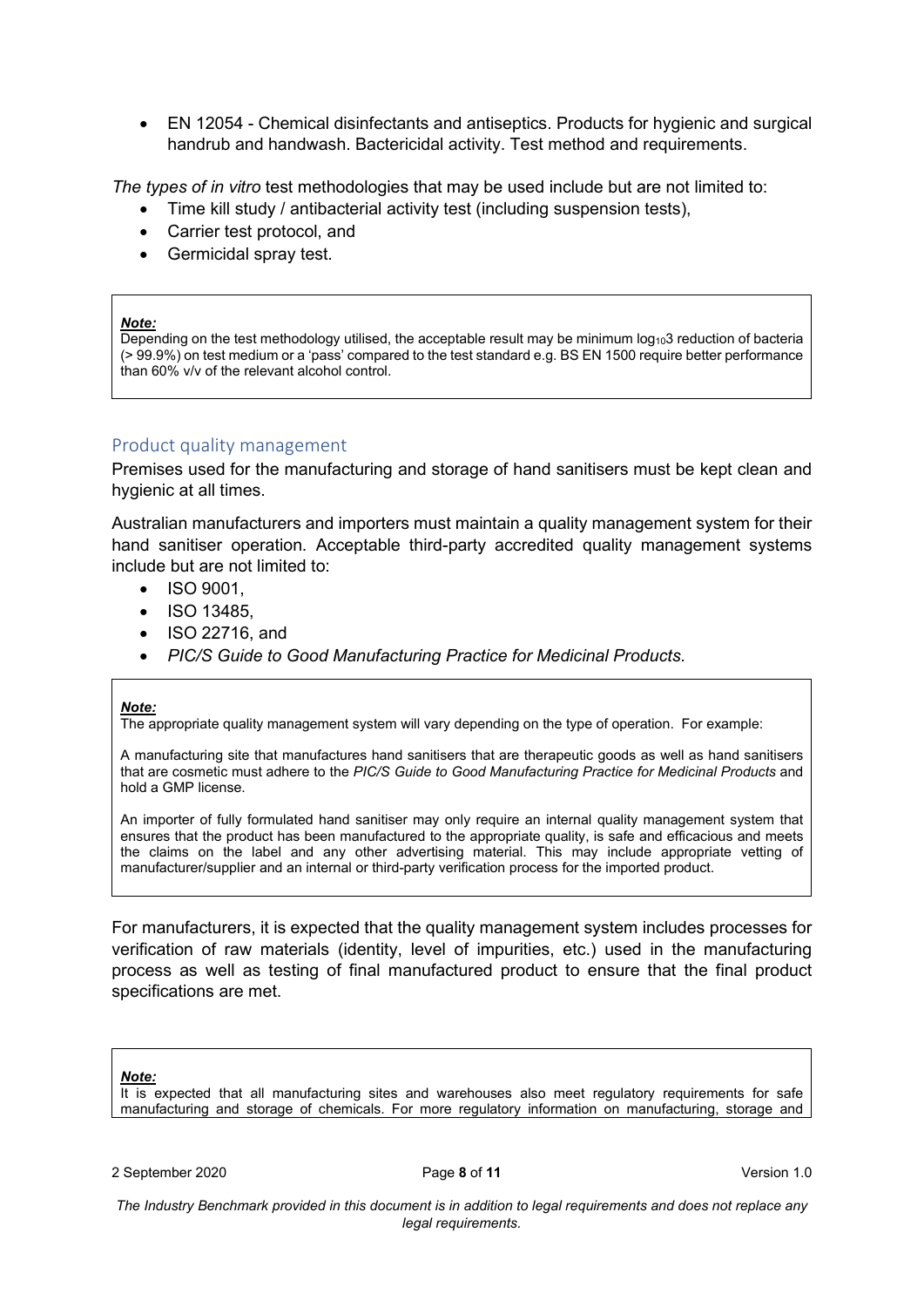transport of alcohol-based hand sanitisers, see *"Alcohol-Based Hand Sanitiser Manufacturing and Transport – Information Sheet"* 

#### Record keeping

It is the responsibility of the Australian manufacturer or importer to satisfy the quality, safety and efficacy criteria and to keep relevant records to demonstrate these criteria have been met.

#### *Note:*

The type and detail of record keeping may vary significantly depending on the business operations.

For example, an Australian manufacturer is expected to keep records relating to the raw materials used in the manufacture of the product (e.g. supplier details, certificate of analysis, quality control records, safety data sheet, etc.) as well as those relating to the hand sanitiser and the manufacturing process (e.g. bill of materials, product specification, stability data, material compatibility, batch testing prior to release for sale, etc.)

An Australian importer with a third-party overseas manufacturer would not be expected to keep records of raw material quality or manufacturing details. However, it is expected that the importer should have ready access to information such as product specification, testing to show that the product meets specification, stability tests, etc.

Where product efficacy is demonstrated using a test methodology, a record of the test result must be kept. Evidence used to support any claims made on the product label or any advertising related to the product must also be recorded.

Where manufacturing is conducted overseas, the Australian operation must be able to access relevant records relating to the hand sanitiser quality, safety and efficacy within a reasonable length of time e.g. two to four weeks.

Record keeping is also an important aspect of a quality management system. All businesses must keep a record of their written standard operating procedures for quality management, as well as evidence that the quality management system is utilised e.g. records specified in the quality management system, internal (and external, if any) audit records, version controls for amendments to the standard operating procedures, etc.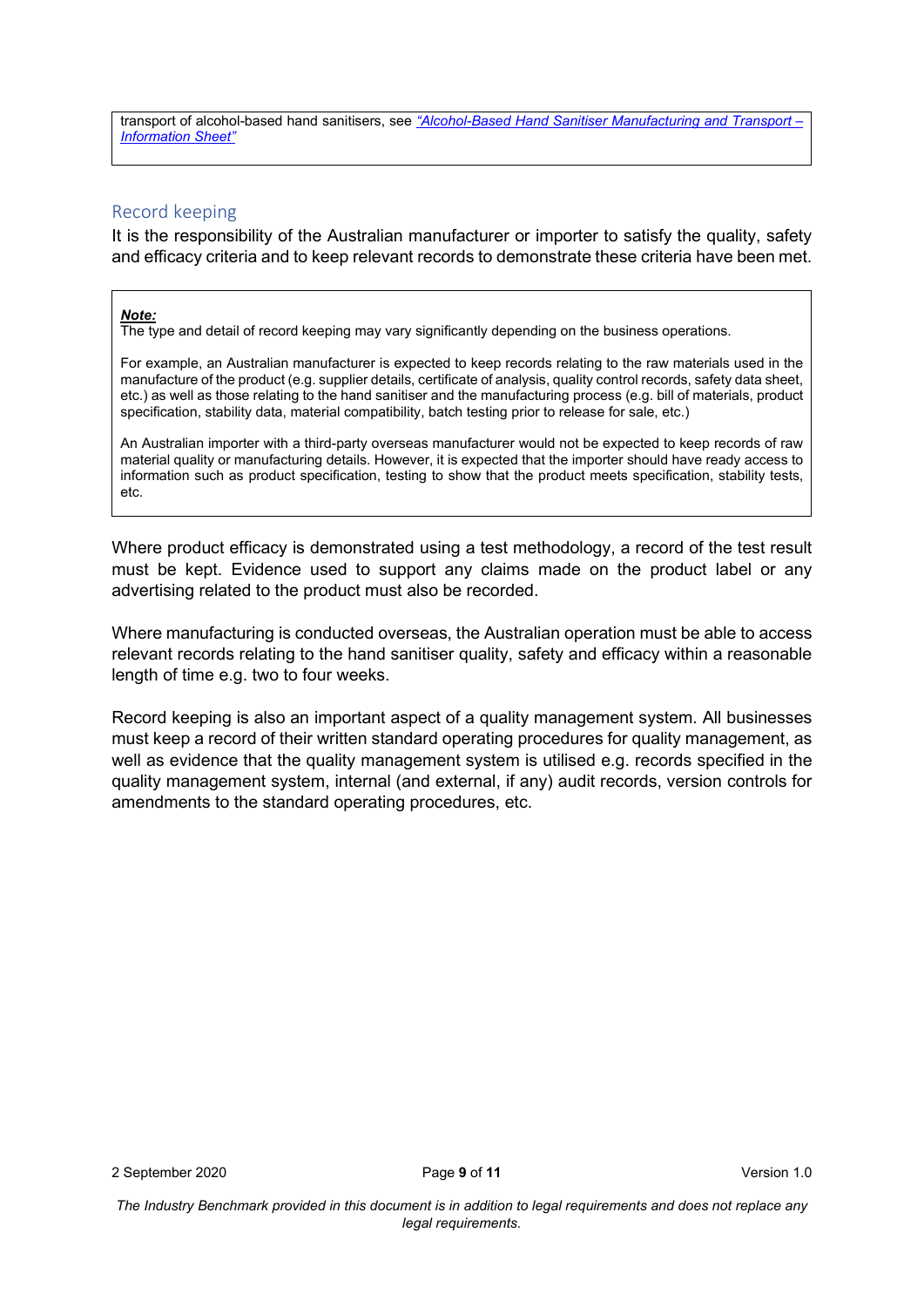## Label and claims

#### Relating to safety

Hand sanitisers must be packed in a container that:

- (a) is in sound condition;
- (b) will safely contain the product for the time the product is likely to be packed;
- (c) is made of material that is compatible with, and will not be adversely affected by, the chemicals in the product; and
- (d) does not usually contain food or beverage and cannot be mistakenly identified as containing food or beverage.

The label should include the following warnings, or words to the following effect:

- 'For external use only' or 'do not swallow';
- 'Discontinue use if skin irritation develops'; and
- 'If ingested, contact the Poisons Information Centre (13 11 26)<sup>6</sup> or 'If ingested seek immediate medical attention'.

A flammability warning should also be included on the label of alcohol-based hand sanitisers. This may be achieved in one of the following ways:

- in words e.g. 'Flammable' or 'Flammable keep away from flames' in bold print;
- using the GHS flammable pictogram; or
- using the dangerous goods Class 3 Flammable Liquid hazard label.

Unless the product is supplied solely for industrial use and in a format that cannot be easily removed from premises (e.g. supplied in a refill bag for a dispenser for use in an industrial workplace) the following warning, or words to the effect, should be included on the label:

 'Keep out of reach of (young) children', '(young) children should not use this product unsupervised', or 'supervise (young) children during use'<sup>7</sup> .

#### *Note:*

When deciding on packaging, labelling or any other presentation aspects of hand sanitisers, care must be taken so that the overall presentation of the product is not mistaken for food or beverage, or appear appealing for ingestion.

Special care must be taken where imagery that may be appealing to children is used. While use by children under adult supervision should be encouraged, the presentation of the product should not encourage misuse by children.

#### Relating to efficacy

Where the concentration of alcohol is disclosed on the label, it must be accompanied by a unit of measurement, usually % v/v.

<sup>6</sup> The Poisons Information Number in parenthesis is optional.

<sup>7</sup> Words in parenthesis are optional.

<sup>2</sup> September 2020 Page **10** of **11** Version 1.0

*The Industry Benchmark provided in this document is in addition to legal requirements and does not replace any legal requirements.*